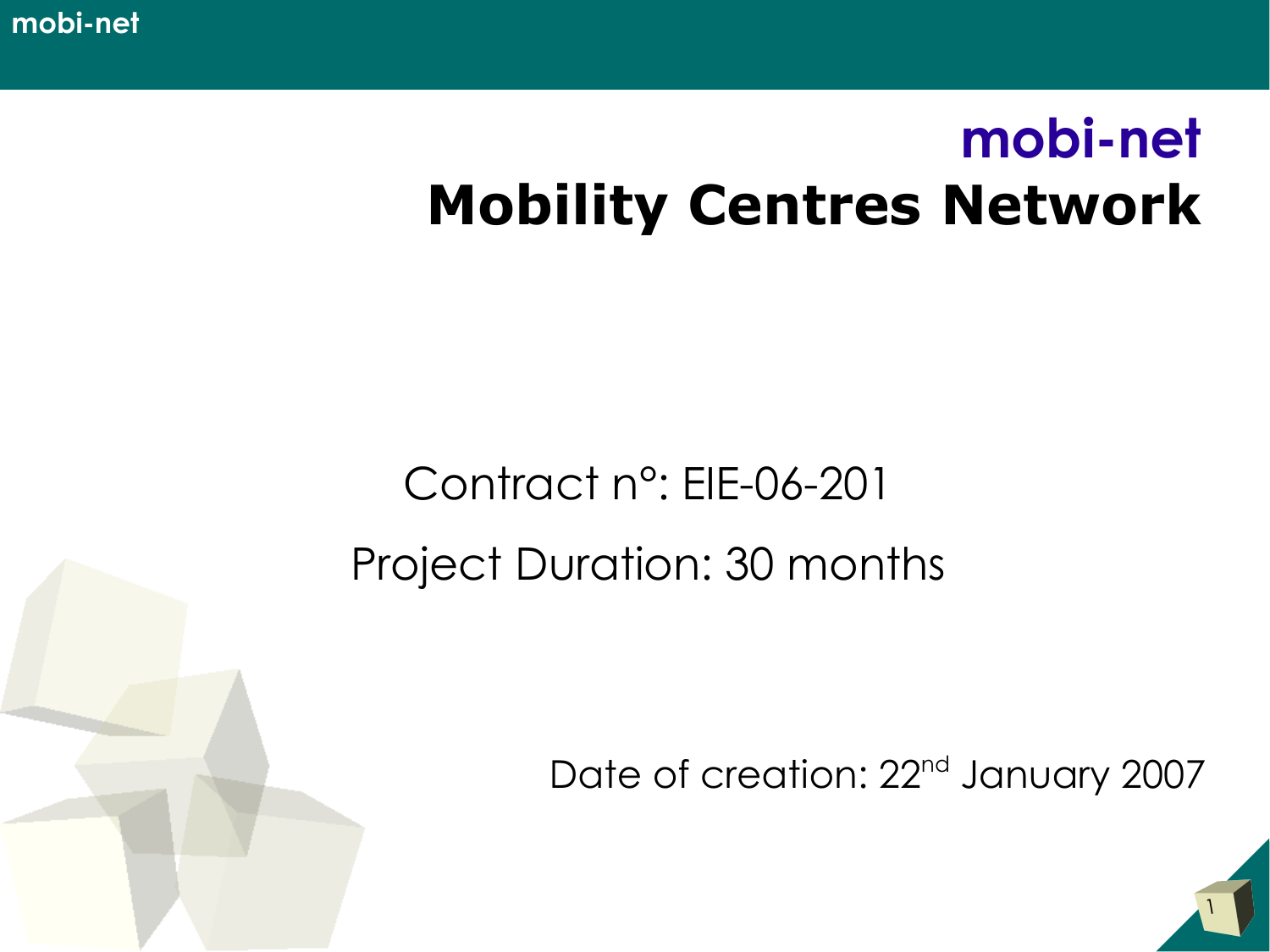- The Mobility Centres Network aims to create a European Network of know-how on sustainable mobility. The project is based on Mobility Centres with these purpose:
- Approaching the public by establishing publicly accessible Info Points;
- Addressing Companies (industries and services) and schools with local actions and mobility management services offered by the Info Point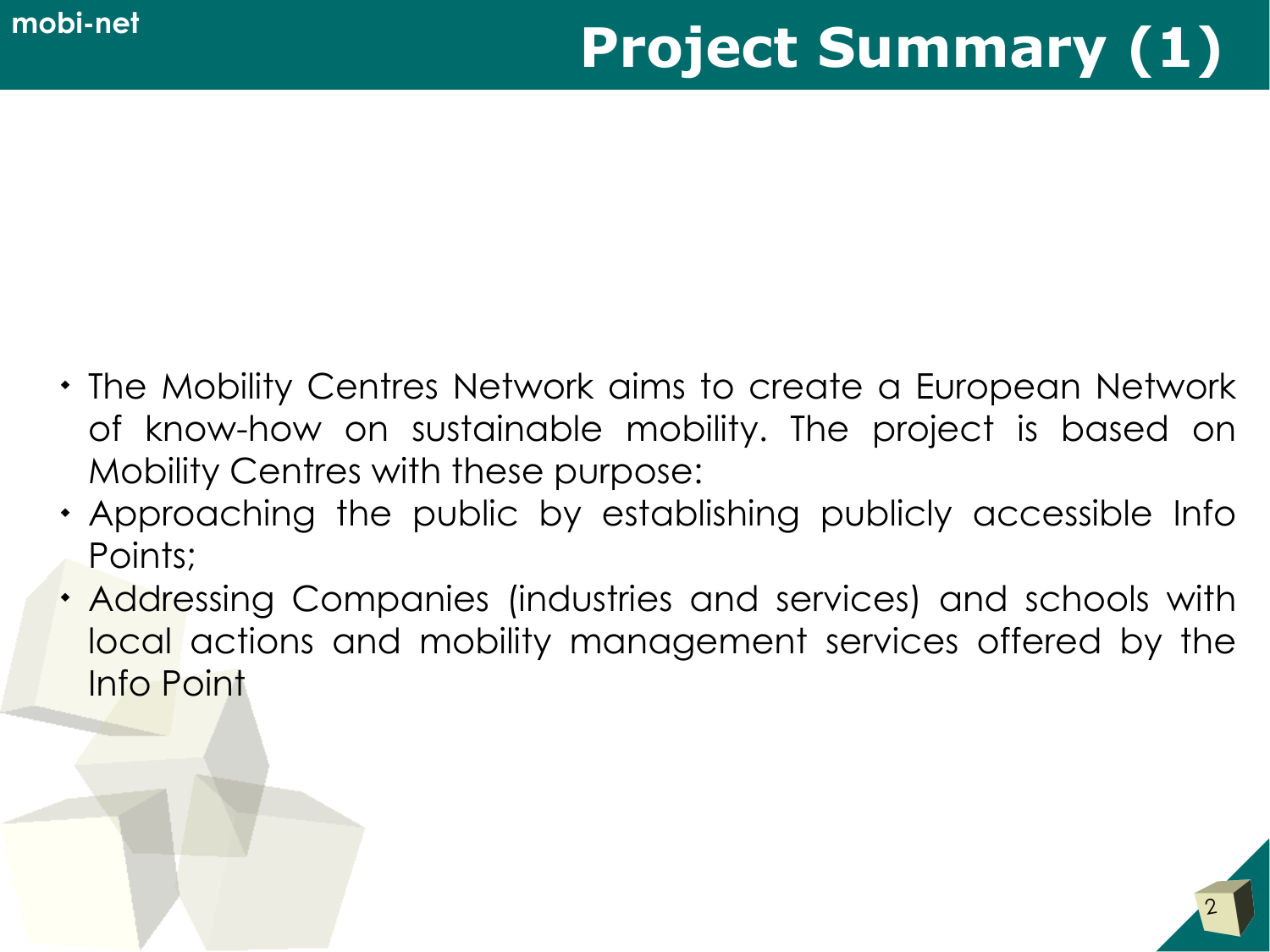Mobi-NET works on a local and on an international level, so to ensure **coordinated planning** of common local actions, customised **local implementation** and **collect and analyse** (at international level) the outcomes of the action implementation, to feed re-engineering of the same.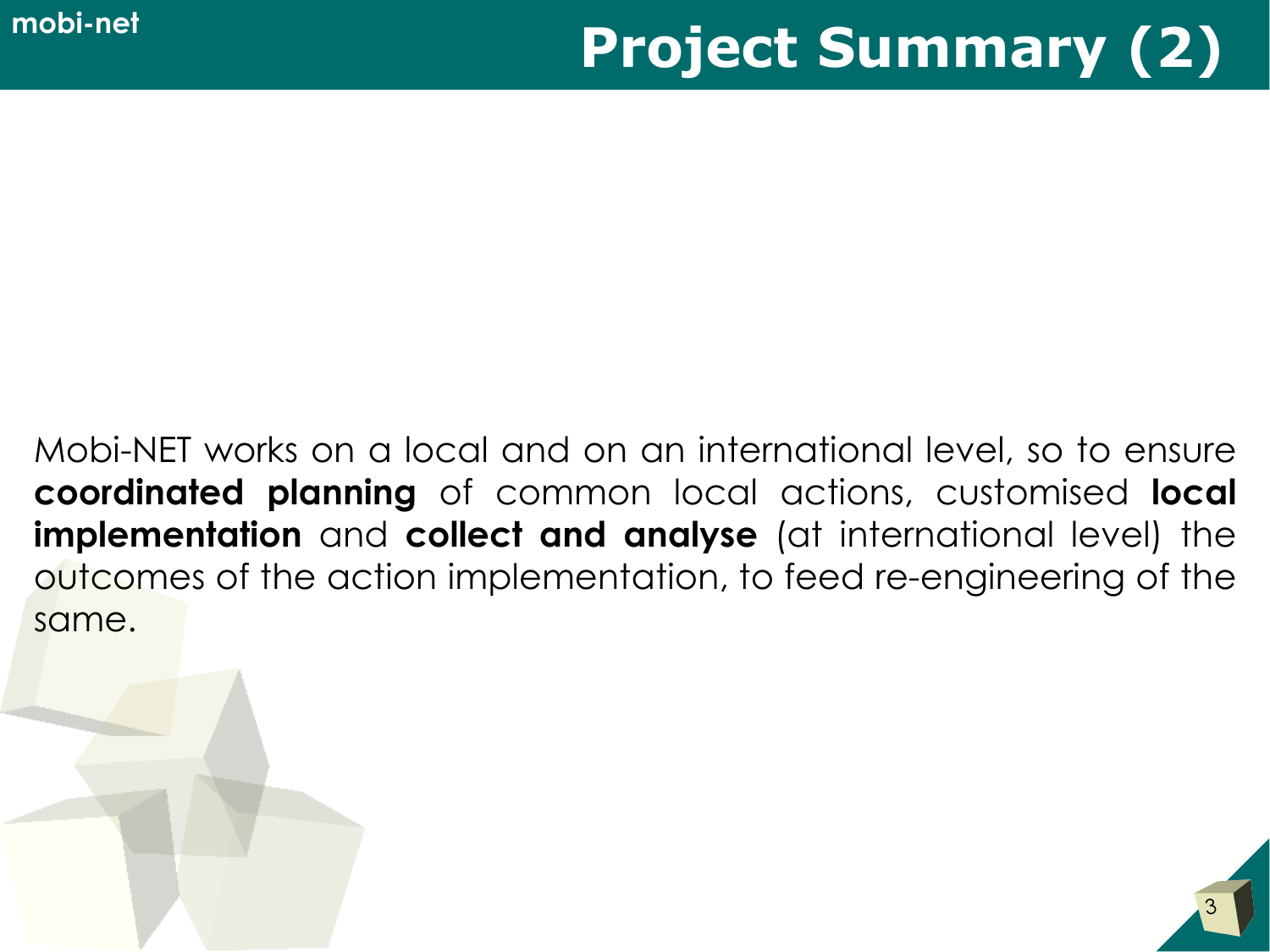**Basic principles**: participatory model, public-private partnership, evaluation and communication;

**Key actors**: The project partners are in general energy agencies or research institutes already committed in the field of sustainability. They already have a good network of relationships both with public bodies, with the people and with industrial organizations. The partners cover many countries of Europe where transportation has got a high impact: they are from Greece, Italy, Spain, Sweden and Portugal.

The core is the **Local Support Group** which involves the key actors and the target groups.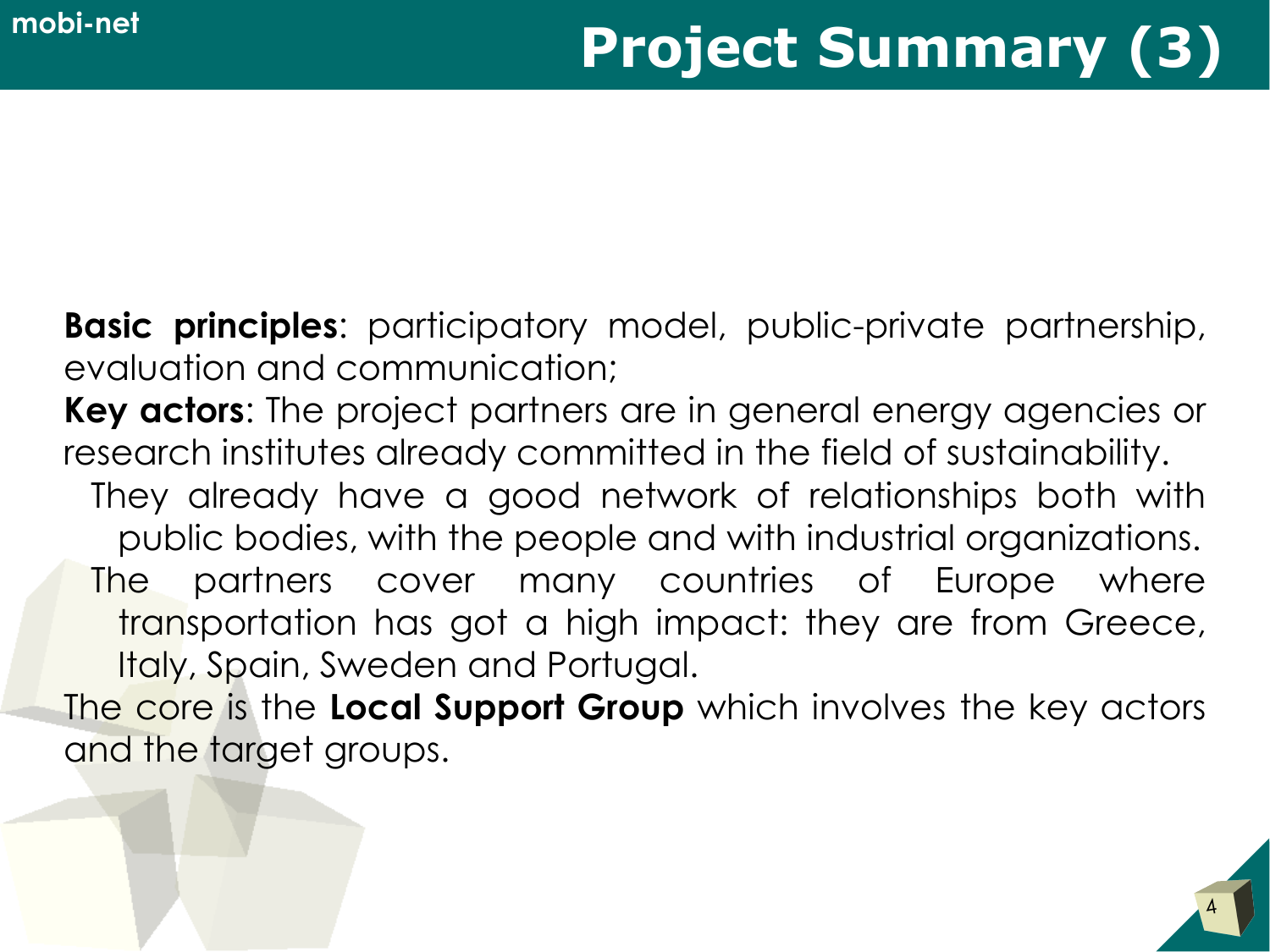## **mobi-net Target Group**

- Schools;
- Industries and Service Companies (Banks, Office Centres, Utilities);
- People in General.

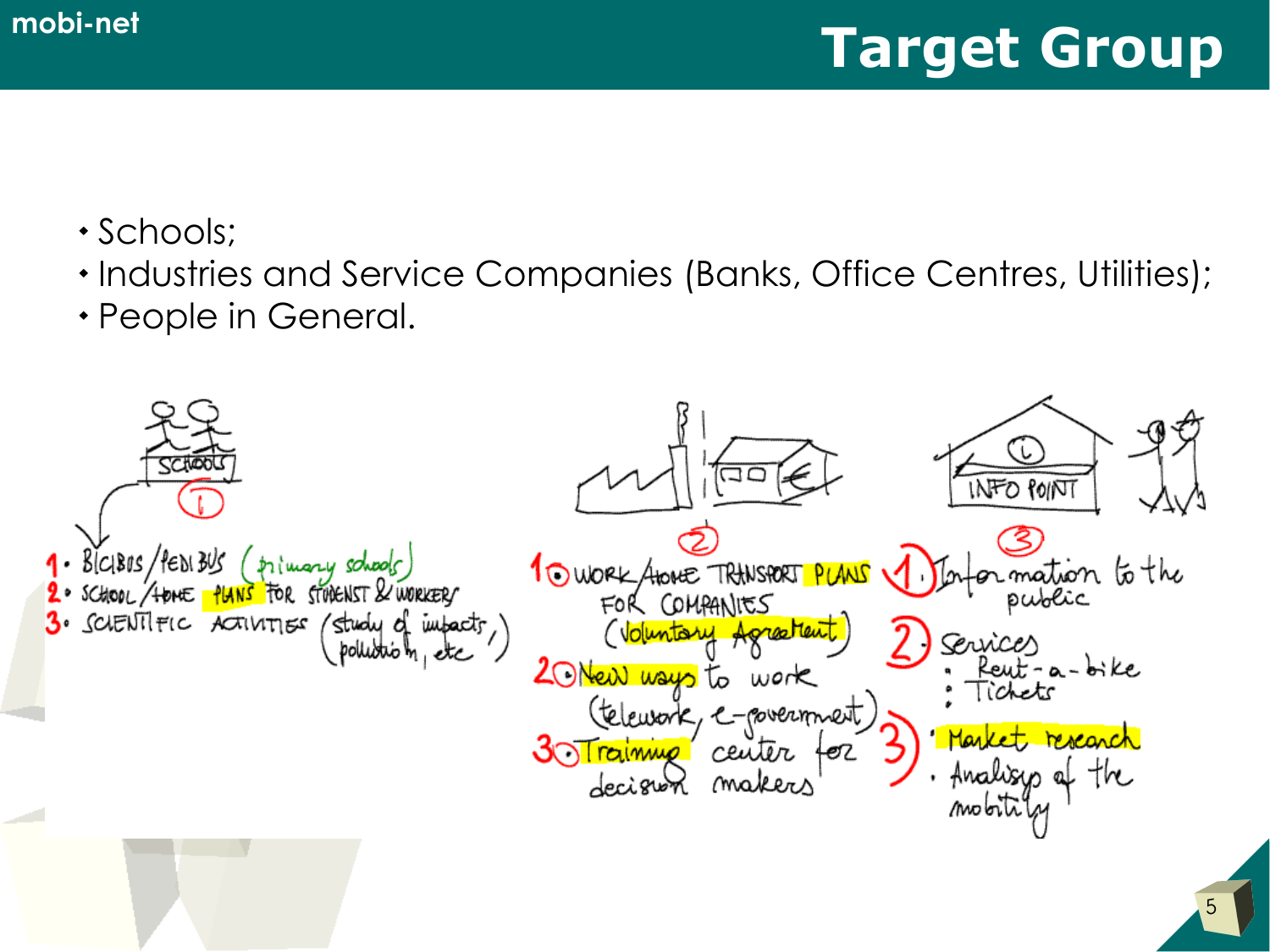# **mobi-net Main steps of the project**

6

The project articulates in the following work packages:

- Management;
- From the Local Support Group to the Operational Plan: work with the stakeholders;
- Mobility Centre: state of art, definition of the survey, set up;
- The instrument Info point: running activities to achieve objectives;
- From theory to practice: services offered by the Mobility Centres;
- Intermediate and final evaluation: the participatory model;
- Support and Training to decision makers;
- Communication & Dissemination;
- Common dissemination activities.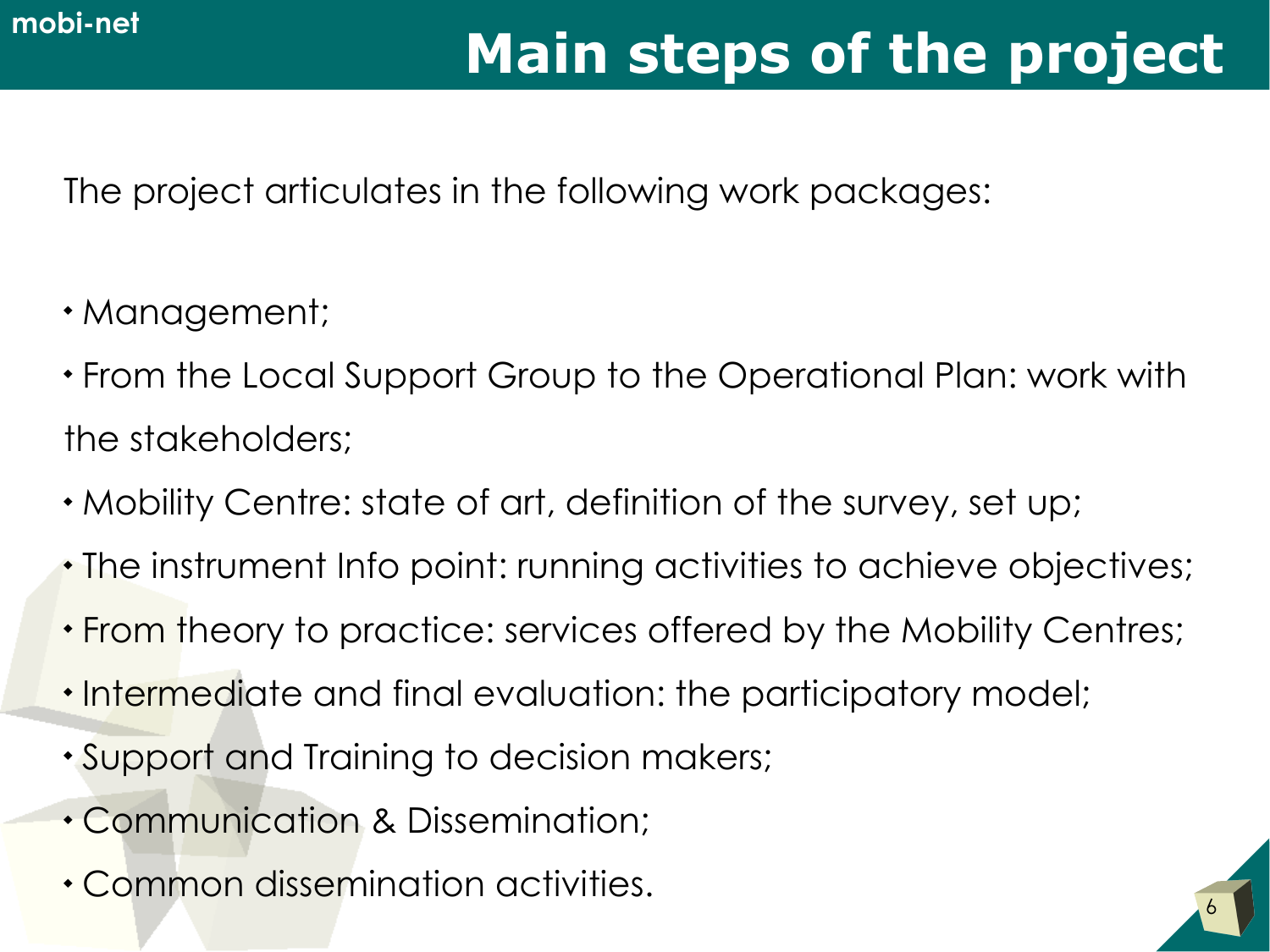## **mobi-net Objectives and main steps**

## Structure and roles

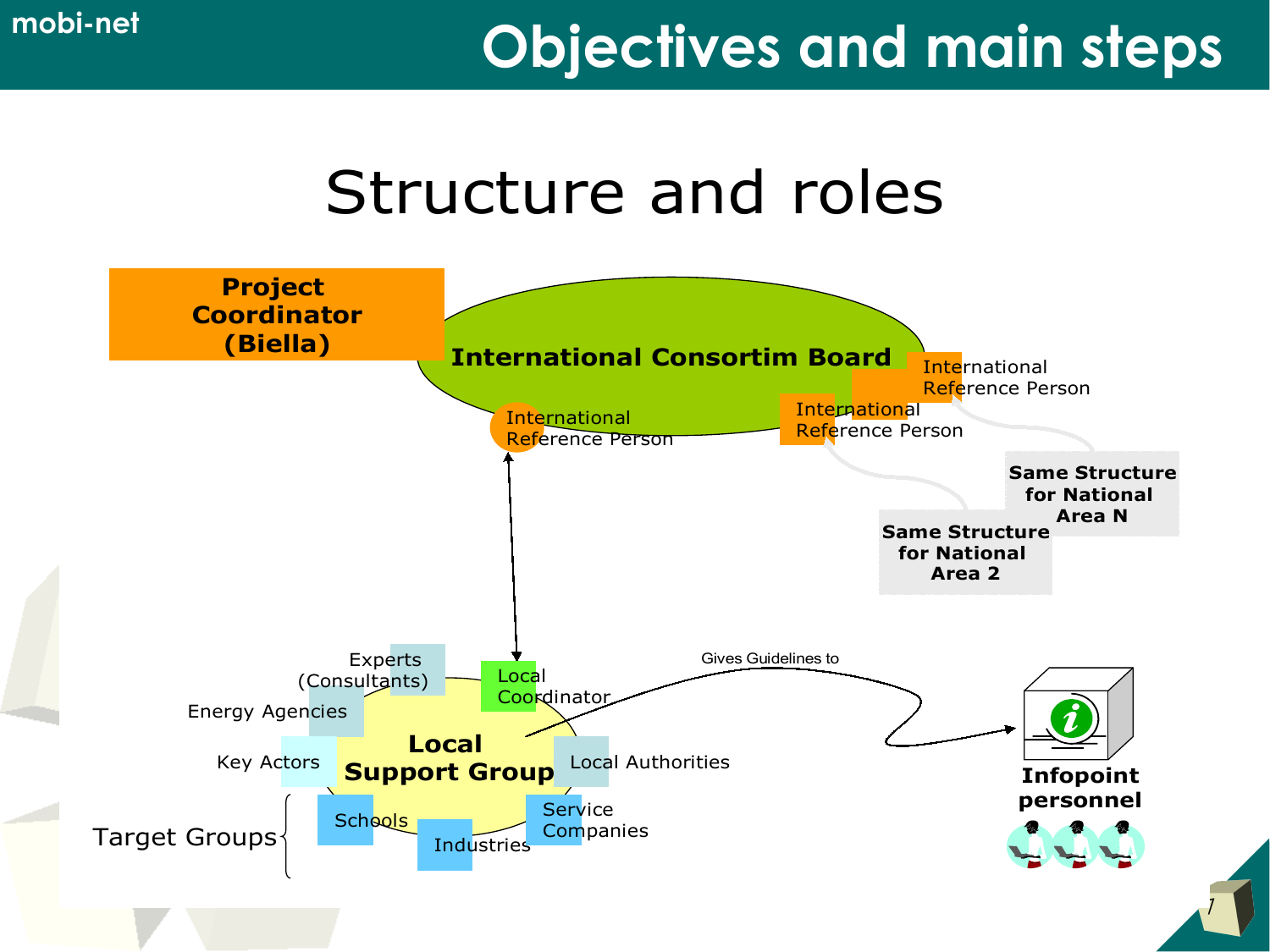The project will be considered successful if the following outcomes will be achieved:

- the effective involvement of the various stakeholders (schools, enterprises, industries, etc.). Every stakeholder should have:
	- ✗ made a mobility survey (with a good return rate) and a mobility plan;
	- ✗ implemented the actions resulting from the mobility plan;
	- ✗ identified a mobility manager that cooperates with the Mobility Centre;
- the increase of 10% (at least) of the number of people who have made temporary and durable changes in their "mobility" behavior, in the area involved by the project and in the community of every target group;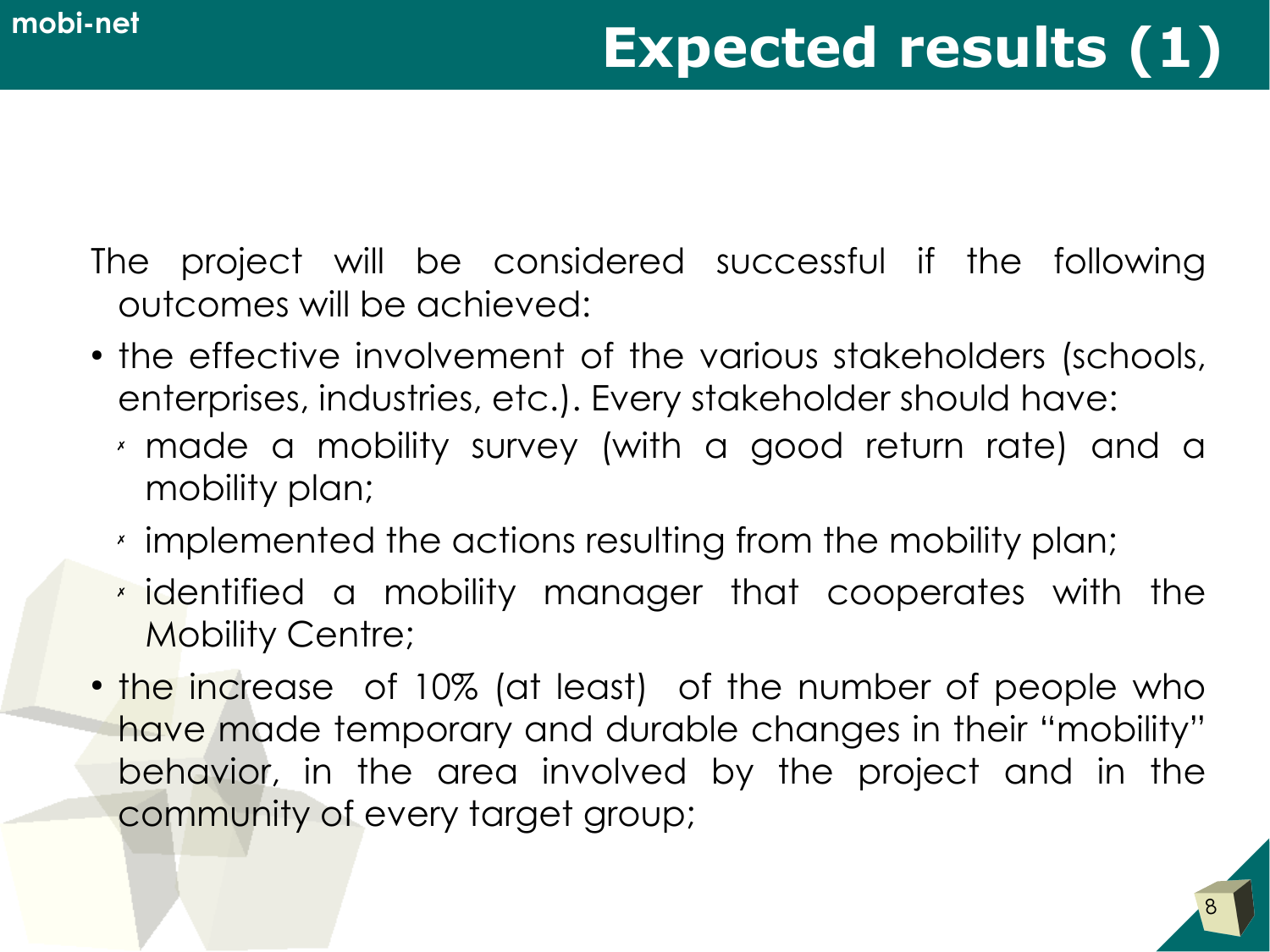- training of a good number of people among the decision makers and "energy experts";
- a useful practical tool for the animation of the network, and the dissemination of the results of the project, so the existence of a lively web site;
- increase the number of satisfied users of the Mobility Centre;
- decrease in the total emission of CO<sub>2</sub> and pathogenic molecules (in particular PM10) and fuel consumption in the target area.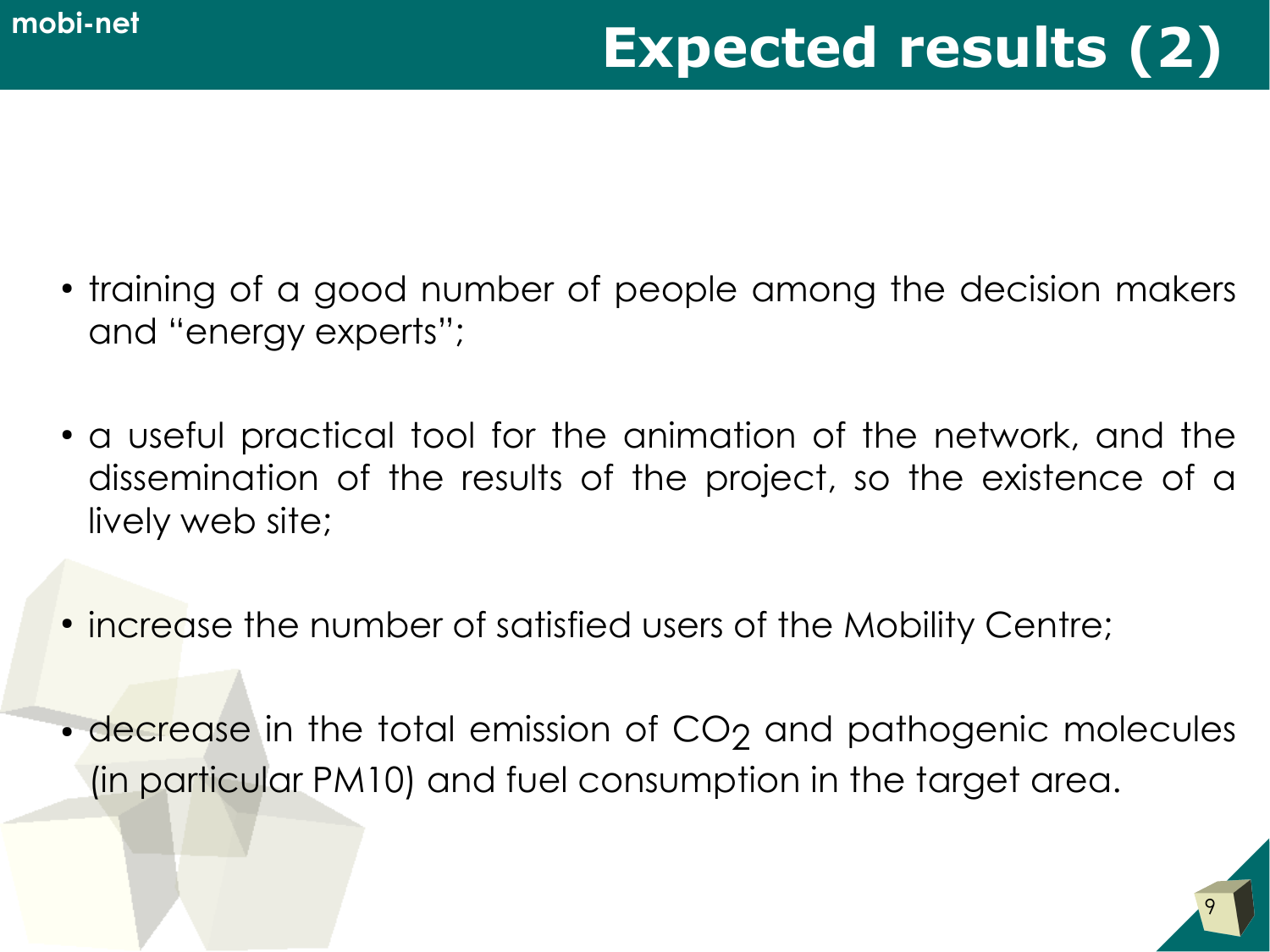| <b>PARTICIPANT NAME</b>                                                                                                          | <b>PARTICIPANT SHORT</b><br><b>NAME</b> | <b>COUNTRY</b>                                  |
|----------------------------------------------------------------------------------------------------------------------------------|-----------------------------------------|-------------------------------------------------|
| Agenzia Provinciale per<br>l'Energia (A.P.P.L.E.);<br>Centro di Educazione<br>Ambientale;<br>Provincia di Biella;<br>Tantintenti | <b>AGENBIELLA;</b><br><b>CEA</b>        | $Biella - IT$                                   |
| Ente Regional De La<br>Energia De Castilla Y<br>Leon                                                                             | EREN                                    | Aranda &<br>Miranda (Castilla<br>$y$ Leon) – ES |
| Asociación Agencia<br>Provincial para el Control AGENBUR<br>de la Energía de Burgos                                              |                                         | Aranda &<br>Miranda (Castilla<br>$y$ Leon) – ES |
| Malardalen Energy<br>Network/Energikontoret i MALARNET<br>Mälardalen AB                                                          |                                         | $E$ skilstuna – SE                              |
| Fundacion Asturiana De<br>La Energia                                                                                             | FAEN                                    | Mieres (Asturias)<br>ES                         |
| Anatoliki s.a.<br>Development agency of REACM<br>eastern thessaloniki,<br>Greece                                                 |                                         | Tessaloniki (GR)                                |
| Instituto Superior Técnico IST                                                                                                   |                                         | $Evora - PT$                                    |